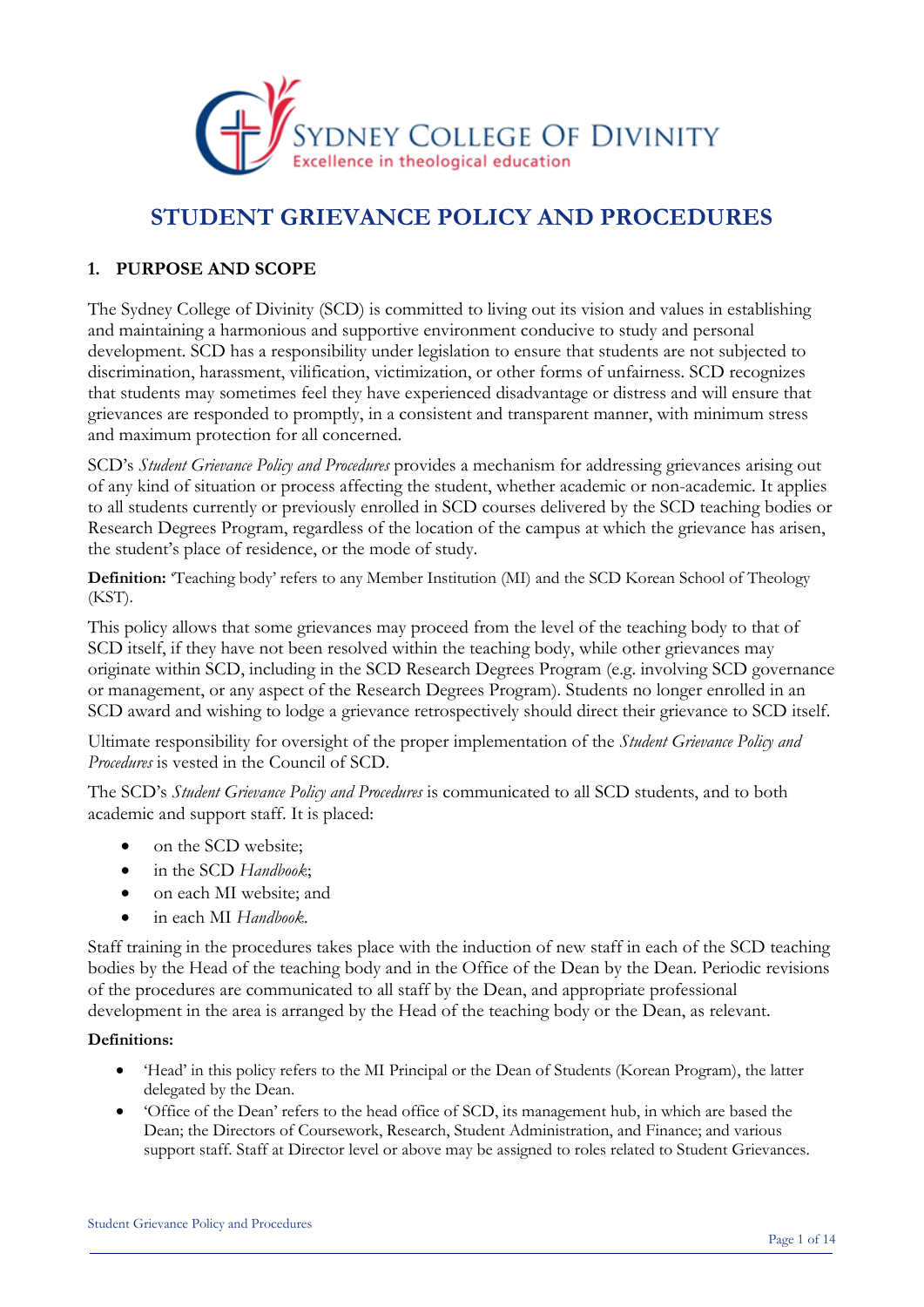

The Head advises the SCD Director of Student Administration at the beginning of each year who will undertake the roles of Grievance Handler and Student Advocacy Officer for the year in that teaching body (for definitions of these roles see below at 2.2).

The Director of Student Administration holds a central record of the annual appointments, for communication as needed, and also keeps a record of grievances brought to SCD itself and their outcomes for at least seven years.

These procedures do not replace any other responsibilities that may arise under other Higher Education Provider policies or under statute law.

Any allegation of abuse of vulnerable persons or other unlawful acts must be reported at once to the Dean, who takes the appropriate further action.

No part of the grievance process requires any payment on the part of the student.

Note that some academic grievances require modifications to the general grievance process in that they involve decisions of the Academic Board and its committees. These are set out below at 3.6 and entail:

- 3.6.1 grievances regarding coursework assessment;
- 3.6.2 research student grievances regarding supervision, progress, candidature, and examination.

The *Guidelines for Students Raising a Grievance* document, appended to the policy itself, is a shorter text providing students with an introduction to the grievance process.

#### **2. PERSONS AND RESPONSIBILITIES IN THE GRIEVANCE PROCESS**

Any member of staff, whether employed by SCD or by an MI, may have a role in the formal grievance process, depending on the particular circumstances. The key persons and their responsibilities under this policy are as follows:

#### **2.1.1 Heads of Teaching Bodies: MI Principals and the Dean of Studies (Korean Program)**

The Heads appoint a Grievance Handler and Student Advocacy Officer from amongst their staff for grievances lodged with the teaching body and ensure that, for any student who does not find the appointed Grievance Handler or Student Advocacy Officer acceptable, an acceptable alternative is provided.

If a grievance is not resolved through discussion facilitated by the Grievance Handler, the Head will interview the student, make a decision, and communicate the decision to all parties involved in the process. If the student wishes to pursue the matter further, the Head directs the Grievance Handler to refer the student to the SCD Grievance Handler and ensures that a record of the grievance process is retained for at least seven years in the teaching body.

#### **2.1.2 Dean**

The Dean appoints a Grievance Handler and Student Advocacy Officer from amongst the SCD Directors based in the Office of the Dean for grievances lodged with SCD, including those concerning the Research Degrees Program, or referred to SCD by a teaching body and ensures that, for any student who does not find the appointed Student Advocacy Officer acceptable, an acceptable alternative is provided.

The Dean receives prompt notification of any allegation of abuse of vulnerable persons or other unlawful acts and takes the appropriate further action.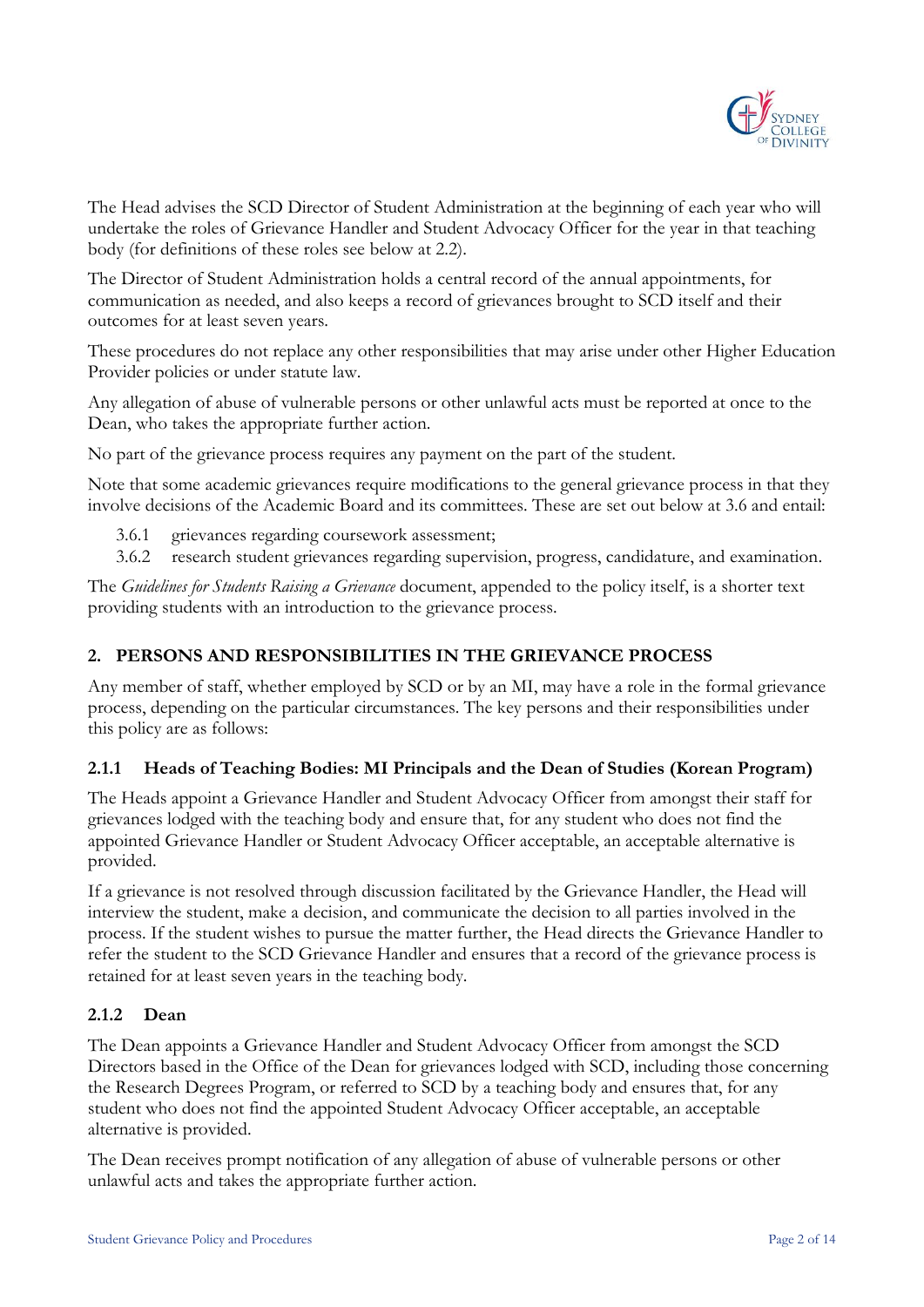

If a grievance is not resolved through discussion facilitated by the SCD Grievance Handler, the Dean appoints a Grievance Committee as set out under 3.4.2 and directs the Grievance Handler to communicate the outcome to the student. If the student wishes to pursue the matter further, the Dean either arranges for the External Grievance Officer to investigate and report on the matter (for domestic students) or refers the student to the Overseas Student Ombudsman (for overseas students).

The Dean is delegated by Council to bear overall responsibility for the grievance process and to report to Council the outcome of any grievance process involving the External Grievance Officer or the Overseas Student Ombudsman.

The Dean ensures that a record of the SCD grievance process is retained for at least seven years.

#### **2.2.1 Grievance Handlers**

The Grievance Handler is a staff member appointed by the Heads of the teaching bodies and by the Dean in respect of SCD, including its Research Degrees Program, to act as the initial go-to person for advice and information regarding the nature of the grievance process and the facilitator of the grievance process, as set out at 3.4.1 and 3.4.2, and is given appropriate training. If a grievance originates in a teaching body but is referred to SCD, the teaching body's Grievance Handler will relinquish his/her role and the SCD Grievance Handler will take up the role.

The Grievance Handler acts with promptness, courtesy, and impartiality towards all parties to the grievance. The duties of the Grievance Handler include:

- facilitating exchanges between complainant and respondent, and recording the results;
- documenting the overall process including decisions made or actions taken; and
- making appropriate referrals.

For a teaching body the Grievance Handler may be, for example, the Registrar. For SCD itself, including its Research Degrees Program, the Grievance Handler is regularly the Director of Student Administration.

#### **2.2.2 Student Advocacy Officers**

The Student Advocacy Officer is a staff member appointed by the Heads of the teaching bodies and by the Dean in respect of SCD, including its Research Degrees Program, to provide personal assistance and support for the student throughout the grievance process, as set out below at 3.4.1 and 3.4.2, and is given appropriate training.

This person's service is provided free of charge to the student.

The Student Advocacy Officer ensures that the student has full information about the process and appropriate advice as needed throughout the process, accompanies the student to meetings if requested by the student, and communicates with the student promptly, respectfully, and sensitively. The Student Advocacy Officer refrains from discussing details with anyone but the student unless the student requests otherwise, and is tasked solely with supporting the student to achieve a just and proper outcome.

In relevant circumstances, the Student Advocacy Officer refers the student to counselling or health services.

If a grievance originates in a teaching body but is referred to SCD, the teaching body's Student Advocacy Officer will relinquish his/her role and the SCD Student Advocacy Officer will take up the role.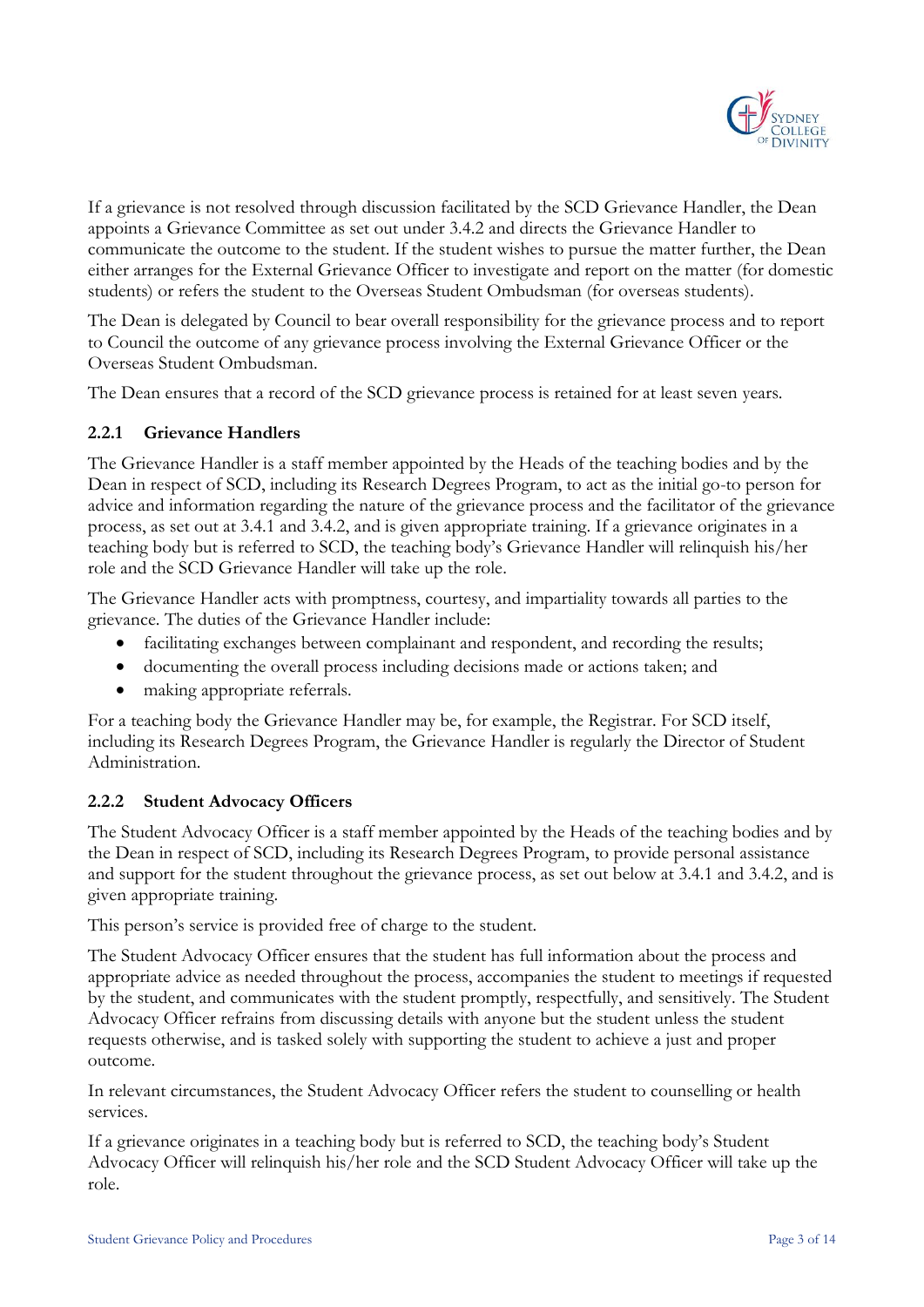

For a teaching body, the Student Advocacy Officer may be, for example, a lecturer with pastoral experience. For SCD itself, including its Research Degrees Program, the Student Advocacy Officer may be the Director of Coursework or the Director of Research, depending on the circumstances.

#### **2.2.3 Other Staff within Each Teaching Body and the Office of the Dean**

If any Grievance Handler (2.2.1) or Student Advocacy Officer (2.2.2) is unacceptable to a student wishing to lodge a grievance, another staff member is appointed to this role by the Head of the teaching body or the Dean, as relevant, in consultation with the student.

#### **2.3.1 External Grievance Officer**

The External Grievance Officer is a person of demonstrable authority and experience in Higher Education, who is not otherwise employed by SCD or any MI. This person is appointed by the Dean to investigate grievances of domestic SCD students if these are not resolved through the normal processes set out below and is approached by the Dean in such circumstances.

At present (2016) this person is Rev Dr Mark Harding, former Dean of the Australian College of Theology.

#### **2.3.2 Overseas Students Ombudsman**

The Overseas Students Ombudsman is a person appointed by the Government to investigate complaints about problems that overseas students may have with private education and training in Australia: **<http://www.oso.gov.au/>**.

#### **3. GRIEVANCE PROCEDURE**

#### **3.1 Before an Issue Becomes a Grievance**

Students are encouraged, wherever possible, to resolve concerns or difficulties directly with the person(s) concerned. Within the teaching bodies the Deans of Students and Student Counsellors are available to assist students at this level. In the Office of the Dean, the Academic Registrar is available to offer general advice.

#### **3.2 What is a Grievance?**

A grievance is a written statement of concern, or complaint, presented to a person in authority within SCD or one of its teaching bodies that requires an action or a response from the institution concerned. A grievance may relate to any situation or process affecting the student, whether academic or nonacademic, and may be against a person or persons within any teaching body or SCD itself.

The person designated 'Grievance Handler' is normally the first person to contact.

#### **Definitions:**

- the person bringing the grievance is referred to as 'the complainant';
- the person(s) against whom the grievance is made is referred to as 'the respondent(s)'.

A grievance is not part of the regular student feedback on course units and teaching, but rather a complaint about a personal situation. SCD will not normally act on anonymous complaints. Staff must, however, refer to the Dean all complaints, anonymous or otherwise, about abuse of vulnerable persons or other unlawful acts, and together they will inform the police.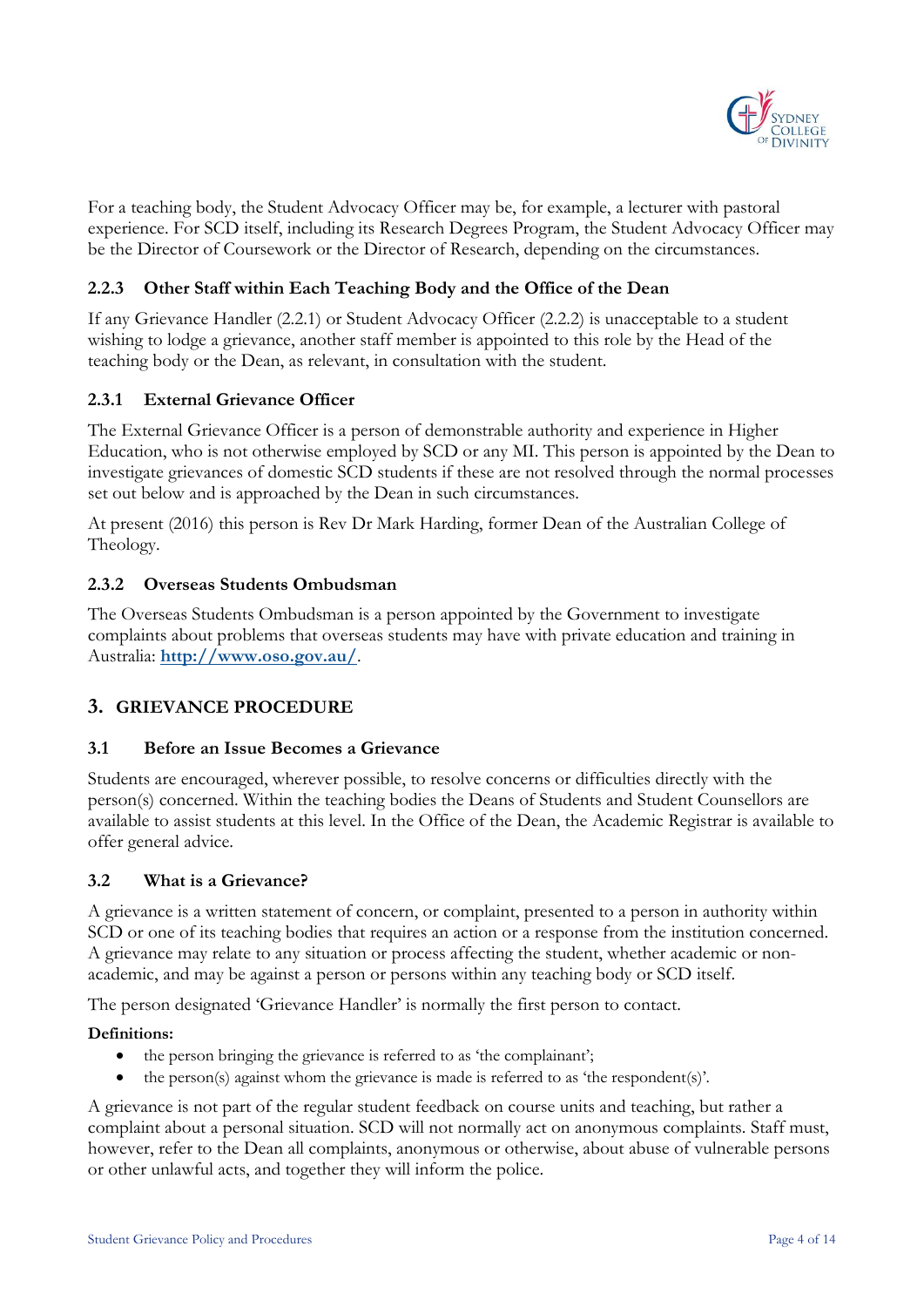

SCD requires that records of grievances lodged and resolved within the teaching body to the satisfaction of the student be retained within the teaching body concerned for at least seven years, in case the complainant or any staff member should subsequently have reason to refer to the previous matter. At the same time, however, SCD regards a grievance resolved without referral to SCD itself as a matter that has not reached the level of a formal grievance on which SCD may be required to report to a Government authority. A record of any grievance lodged with SCD itself will be treated as a formal grievance and records will be retained for at least seven years.

#### **3.3 General Principles for Staff in the Grievance Process**

Staff assisting at any point in the grievance process should do everything in their power to ensure that the following principles are upheld:

- (a) **Confidentiality:** All parties have a basic obligation to maintain confidentiality. Generally, fairness requires that the respondent knows who has lodged a grievance.
- (b) **Procedural Fairness:** Both the student complainant and the respondent must receive appropriate information, support, and assistance in resolving the grievance.
- (c) **Freedom from Unfair Repercussions or Victimization:** SCD will take all necessary steps to ensure that victimization does not occur. Any staff member who is shown to have victimized a student will be subject to appropriate disciplinary action.
- (d) **Sensitivity**: All grievances must be dealt with sensitively, and with care for all involved.
- (e) **Timeliness:** Assessment of a grievance must begin within ten working days of lodgement in accord with the process set out in this policy. The student will be advised of the outcome of the internal review and their right to access the external complaints handling and appeals process (as set out at 3.4 below), at minimal or no cost, within ten working days. The aim is to achieve resolution of a complaint within four weeks of the complaint being lodged. Both complainant and respondent should be kept informed of the progress of the complaint and advised if resolution of the matter is likely to extend beyond four weeks, in writing if requested.

#### **3.4 Process**

Under normal circumstances, a coursework student enrolled at a particular teaching body may be expected to lodge the grievance with that teaching body. The student may, however, believe (rightly or wrongly) that the matter will not receive appropriate attention from the teaching body. Any student may choose to lodge the grievance directly with SCD itself.

If a student who lodges a grievance at a teaching body is not satisfied with the outcome and wishes to pursue the matter further, the teaching body's Grievance Handler ensures that the student is referred to the SCD Grievance Handler and that all relevant information and documentary evidence is passed on to that person.

If the student remains unsatisfied following investigation by SCD itself and wishes to pursue the matter further, the Dean refers it to the External Grievance Officer (for domestic students) or refers the student to the Overseas Students Ombudsman with contact details (for overseas students).

At no point will either the complainant or the respondent be victimized or discriminated against. The student remains enrolled in his or her program whilst the grievance process is ongoing.

#### **3.4.1 Lodgement of Grievance with the Teaching Body**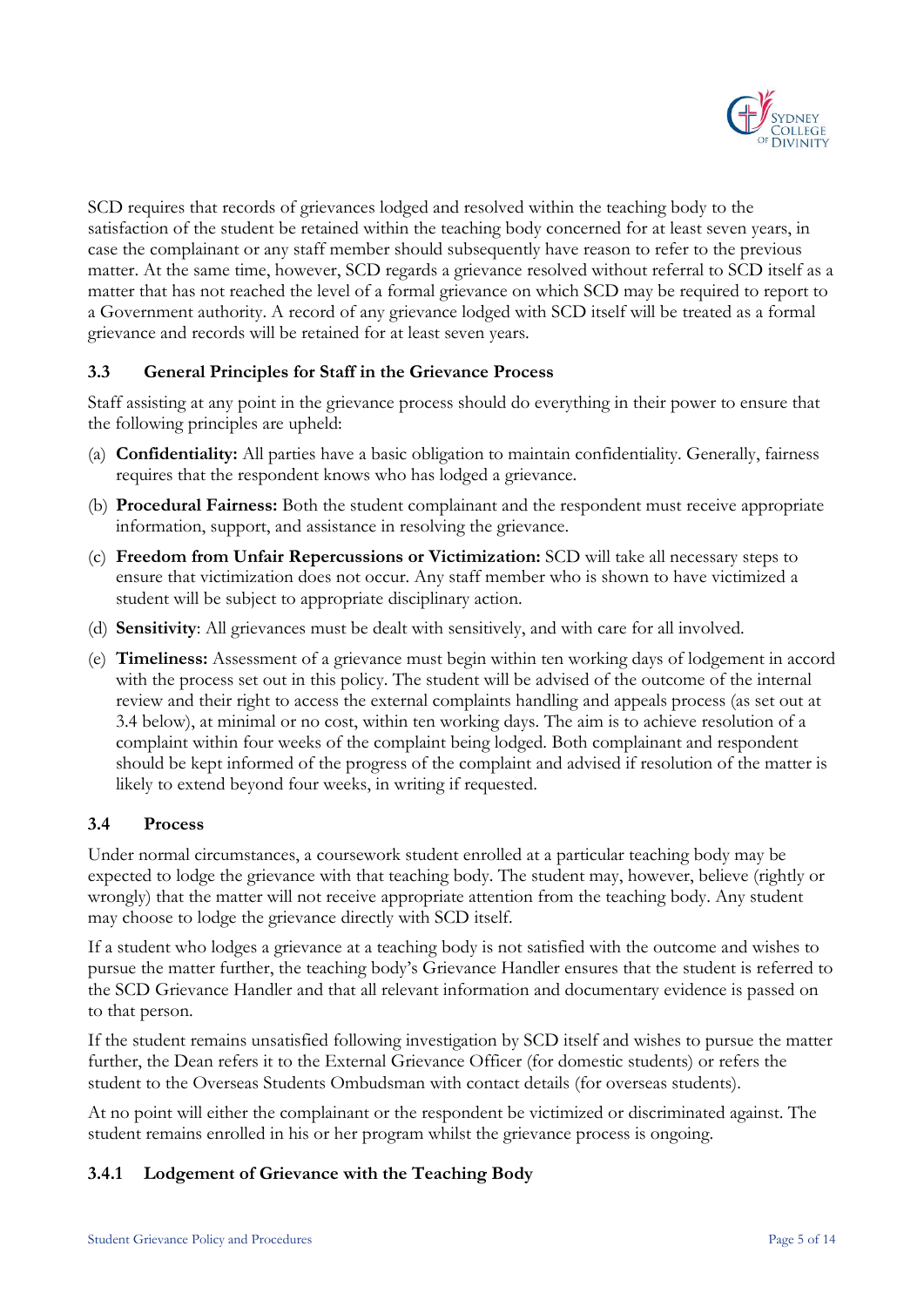

The student should approach the designated Grievance Handler at the teaching body, but if that person is unacceptable the student may ask the Head of the teaching body to provide another staff member to carry out this function.

The Grievance Handler:

- obtains an informal initial account of the presenting problem from the student;
- makes sure the student has access to the SCD's *Student Grievance Policy and Procedures*;
- makes sure both the complainant and the respondent are aware that they may be supported/accompanied by a friend or family member throughout the process;
- provides the student with the *Student Grievance Notification Form* to fill out and receives the completed form, which the student may complete either independently or after seeking advice from the Student Advocacy Officer (as below);
- directs the student to the designated Student Advocacy Officer or, if that person is unacceptable to the student concerned, directs the student to the Head of the teaching body, who will, in consultation with the student, provide an alternative Student Advocacy Officer from amongst the staff of the teaching body. If no member of staff within the teaching body is acceptable to the student, the grievance is referred to SCD itself through the SCD Grievance Handler.

The Student Advocacy Officer meets with the student as soon as possible and ensures that the student:

- fully understands the overall process and his or her rights;
- feels reasonably comfortable discussing the matter in confidence with the Student Advocacy Officer;
- understands that the Student Advocacy Officer is not able knowingly to support falsehood;
- is able to articulate the particular issue of concern clearly;
- has assembled relevant information and evidence.

If necessary, the Student Advocacy Officer provides:

- advice on how to complete the *Student Grievance Notification Form*;
- any additional records or institutional information;
- referral to counselling or health services.

The Student Advocacy Officer arranges for the student to have ready contact and advice as needed throughout the process and accompanies the student to meetings if requested by the student. The presence of the Student Advocacy Officer does not preclude the presence, in addition, of a friend or family member. The Student Advocacy Officer refrains from discussing details with anyone but the student, unless the student requests otherwise, and is tasked solely with supporting the student to achieve a just outcome.

The Grievance Handler:

- provides a copy of the completed *Student Grievance Notification Form* to the Head of the teaching body;
- facilitates discussion between the student and the respondent(s) with the aim of reaching an agreed outcome;
- completes the *Grievance Response Form* with the student and provides the student with a copy of the completed form;
- reports the outcome to the Head of the teaching body.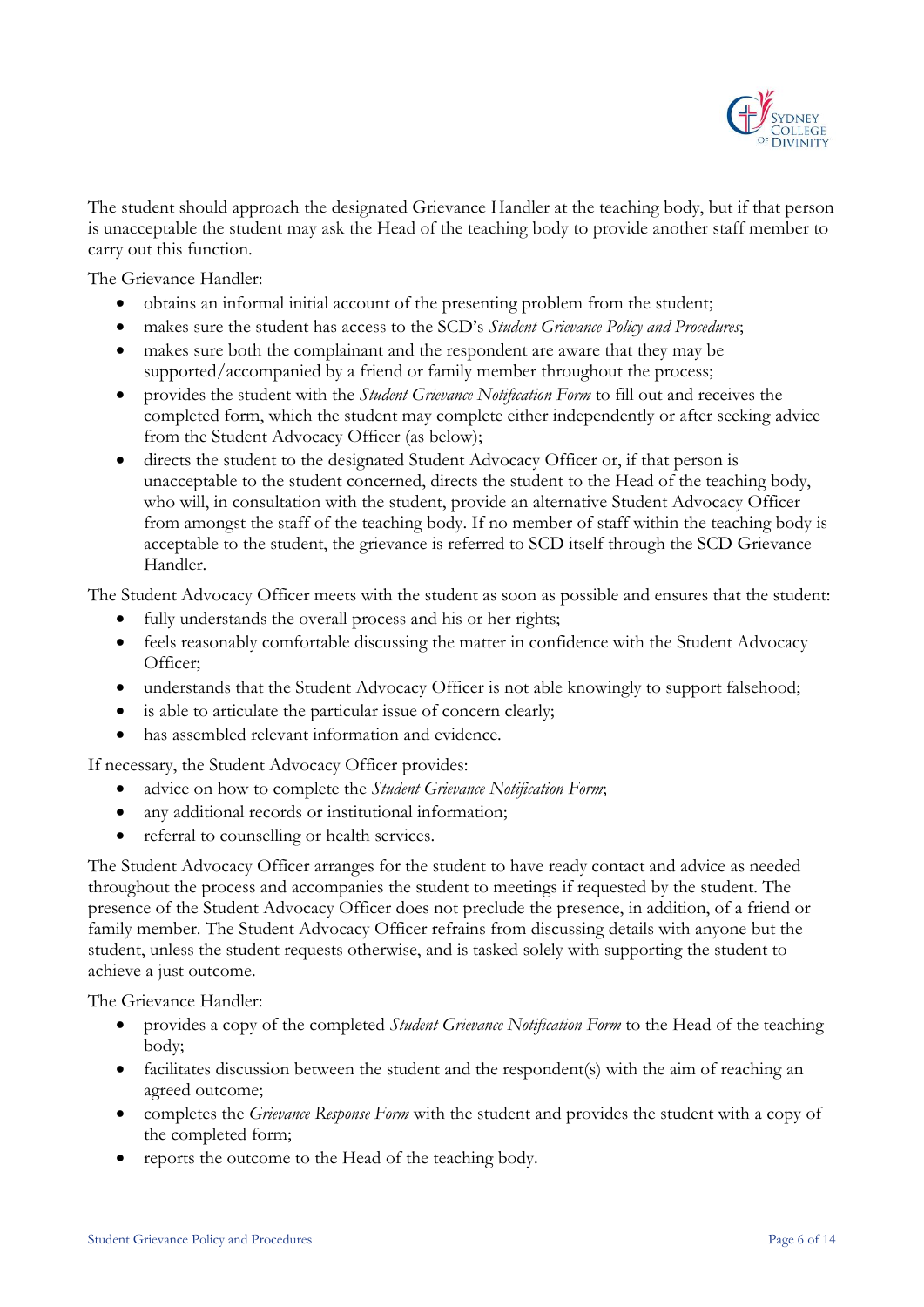

If the matter has been resolved to the student's satisfaction, the Head provides the student with a letter noting the conclusion of the grievance process and the outcome and directs the Grievance Handler to store the *Grievance Response Form* with relevant records for at least seven years. These records remain confidential, except that any party to the grievance will be allowed supervised access upon request.

If the matter has not been resolved, the Head of the teaching body will interview the student, make a decision and communicate the decision to all parties involved in the process.

If the student wishes to pursue the grievance further, the Grievance Handler refers it to the SCD Grievance Handler to be addressed by SCD itself.

#### **3.4.2 Lodgement of Grievance with the SCD**

A grievance may be lodged initially with the SCD without the steps set out at 3.4.1 above, in the case of research students or others who prefer to do so because of the nature of their grievance against the teaching body, or it may be referred to the SCD from a teaching body if it remains unresolved by the process set out at 3.4.1. In the latter case, after the SCD Grievance Officer receives the referral from the teaching body's Grievance Handler, the SCD's Grievance Handler and Student Advocacy Officer take over those roles from the teaching body.

The process in SCD largely mirrors that in the teaching body.

The SCD Grievance Handler:

- obtains an informal initial account of the presenting problem from the student;
- makes sure the student has access to the SCD's *Student Grievance Policy and Procedures*;
- makes sure both the complainant and the respondent are aware that they may be supported/accompanied by a friend or family member throughout the process;
- provides the student with the *Student Grievance Notification Form* to fill out and receives the completed form, which the student may complete either independently or after seeking advice from the Student Advocacy Officer (as below);
- directs the student to the designated Student Advocacy Officer or, if that person is unacceptable to the student concerned, directs the student to the Dean, who will, in consultation with the student, provide an alternative Student Advocacy Officer from amongst the SCD Directors.

The Student Advocacy Officer meets with the student as soon as possible and ensures that the student:

- fully understands the overall process and his or her rights;
- feels reasonably comfortable discussing the matter in confidence with the Student Advocacy Officer;
- understands that the Student Advocacy Officer is not able knowingly to support falsehood;
- is able to articulate the particular issue of concern clearly;
- has assembled relevant information and evidence.

If necessary, the Student Advocacy Officer provides:

- advice on how to complete the *Student Grievance Notification Form*;
- any additional records or institutional information;
- referral to counselling or health services.

The Student Advocacy Officer arranges for the student to have ready contact and advice as needed throughout the process and accompanies the student to meetings if requested by the student. The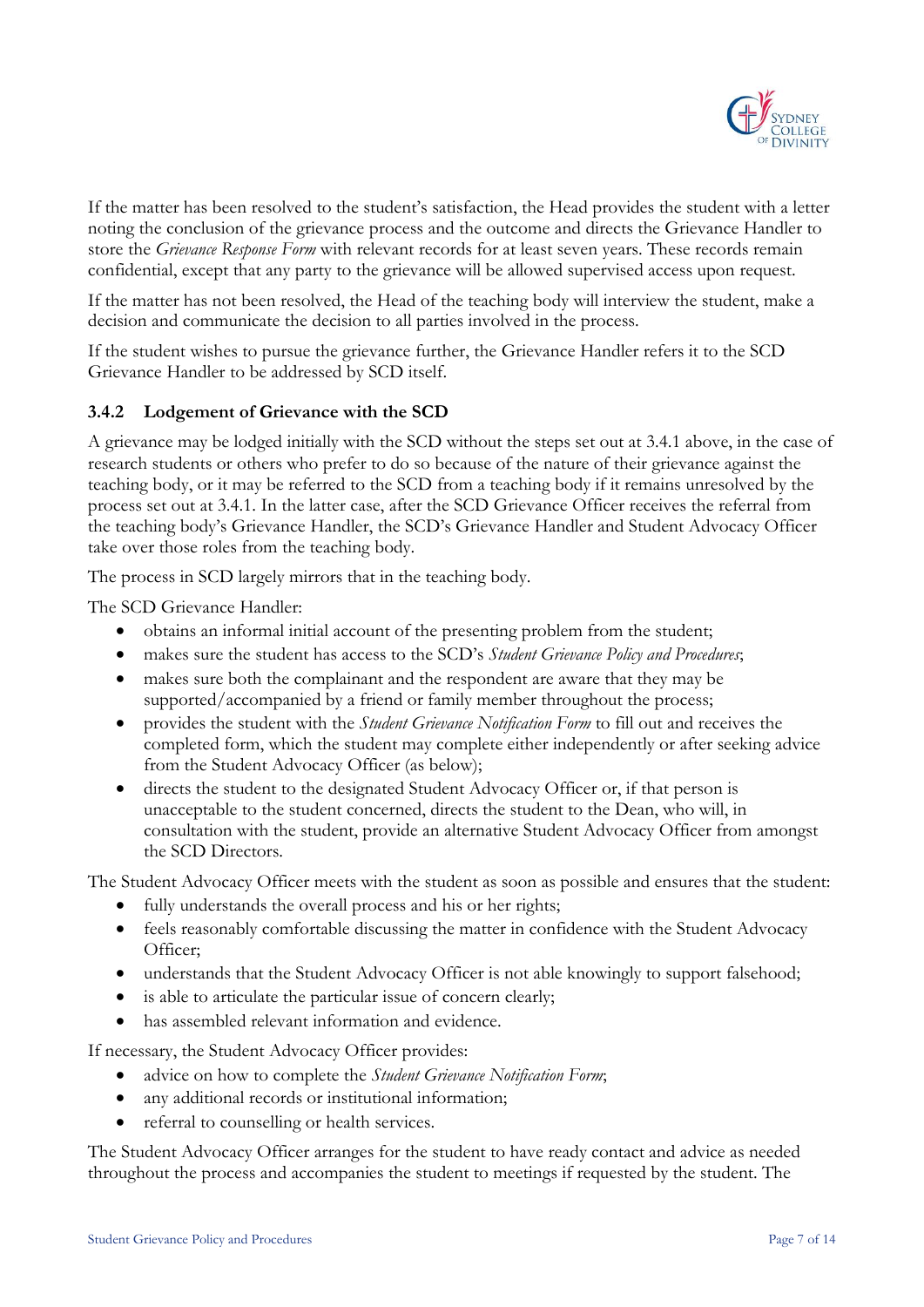

presence of the Student Advocacy Officer does not preclude the presence, in addition, of a friend or family member. The Student Advocacy Officer refrains from discussing details with anyone but the student, unless the student requests otherwise, and is tasked solely with supporting the student to achieve a just outcome.

The Grievance Handler:

- provides a copy of the completed *Student Grievance Notification Form* to the Dean;
- facilitates discussion between the student and the respondent(s) with the aim of reaching an agreed outcome;
- reports the outcome to the Dean.

If the matter has not been resolved, the Dean:

- appoints a Grievance Committee of two or three persons with relevant experience, external to the part of SCD in which the grievance arose with no more than one employed in any part of SCD, to investigate and report on the matter as soon as possible but at least within four weeks;
- provides the Committee with relevant materials, including any further submission from the student;
- invites one person to chair and coordinate the report of the Committee;
- receives the report of the Committee;
- directs the Grievance Handler to communicate its contents to the student, including clear and comprehensive written advice about the outcome.

The Grievance Handler:

- provides clear and comprehensive written advice to the student about the outcome of the Committee's report;
- completes the *Grievance Response Form* with the student and provides the student with a copy of the completed form;
- informs the Dean of the student's response.

If, after either the facilitated discussion or the Grievance Committee process, the matter has been resolved to the student's satisfaction, the Dean provides the student with a letter noting the conclusion of the grievance process and the outcome and directs the SCD Grievance Handler to store the *Grievance Response Form* with relevant records in the Office of the Dean for at least seven years. These records remain confidential, except that (i) any party to the grievance will be allowed supervised access upon request, and (ii) SCD may be required to report the matter to a Government agency.

If the matter remains unresolved by the process outlined above and the student wishes to pursue it further, the Dean either arranges for the External Grievance Officer to investigate and report on the matter within four weeks (for domestic students) or refers the student to the Overseas Student Ombudsman (for overseas students). In the former case, the Dean reports the outcome of the External Grievance Officer's investigation to the student and to Council. In the latter case, the student receives a response from the Ombudsman. The Dean reports the process to Council, including the Ombudsman's response if that has been made known to the SCD. In either case, the Dean ensures that the *Grievance Notification* and *Response Forms* and other records are stored in the Office of the Dean for at least seven years, with the same conditions of confidentiality as above.

#### **3.5 Possible Outcomes**

Depending on the point at which the process is concluded, possible outcomes might be: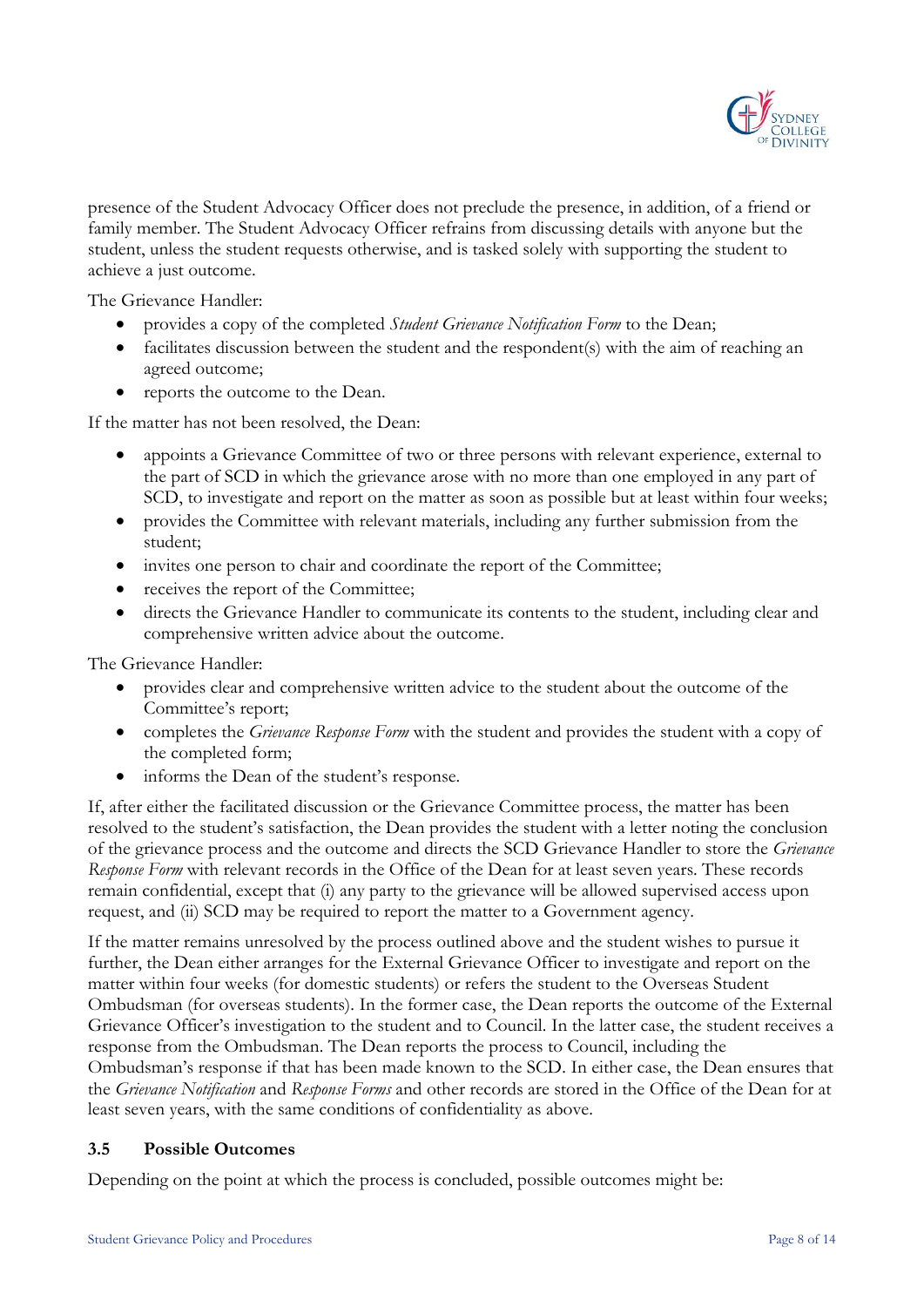

- the student, having received advice and support, addresses the matter directly with the respondent and an agreement is reached;
- a mutually acceptable resolution, such as modification of the issue, is reached through mediation at one or other level;
- the findings of the External Grievance Officer or the Overseas Students Ombudsman are implemented at the direction of the Dean;
- the student receives an apology and any fault on the part of the teaching body or SCD is addressed appropriately;
- the teaching body or SCD reviews its procedures with the aim of avoiding similar problems in the future while maintaining appropriate standards;
- the student gains a better understanding of the issue and accepts the position of the teaching body or SCD.

#### **3.6 Special Cases within the Grievance Regulations**

Some grievances require modifications to the general grievance process in that they involve decisions of the Academic Board and its committees. These are:

- grievances regarding coursework assessment;
- postgraduate research candidate grievances regarding supervision, progress, candidature, and examination.

#### **3.6.1 Grievances Regarding Coursework Assessment**

In the first instance a student may appeal to the lecturer concerned against the result given in any item of assessment when:

- the student believes that some error in grading has been made; or
- the student has concerns about the grade awarded.

This dialogue may proceed either informally or with the facilitation of the Grievance Handler and advice of the Student Advocacy Officer, using the *Student Grievance Notification Form*, as the student prefers. In the case of ongoing disagreement, the Head is notified and appoints a second examiner, either from the staff of the teaching body concerned or, by agreement, from other SCD faculty. The Head considers both the original and the second result and reaches a decision, which is communicated to the student. If the student wishes to pursue the matter further, the student may lodge a formal grievance as set out at 3.4.1, if this has not already been initiated, and appeal formally to the board of studies of his or her teaching body through the Head, who forwards both the original and the second results for the board's consideration. When the board has reached its decision and communicated it to the student, the Grievance Handler completes the *Grievance Response Form* with the student and forwards it to the Head. The board of studies of the teaching body may or may not include a member external to the teaching body.

A failed final grade in a course unit is the only ground on which an appeal can be made to the SCD Academic Board.

Where a student believes that the review procedures in the teaching body have not been properly followed with regard to an appeal against a failed final grade in a course unit, the student may appeal to the SCD Academic Board through the Head of the teaching body. The Head requests the intervention of the SCD Academic Board through the Dean and provides it with the completed *Grievance Notification*  and *Response Forms* and other relevant documentation, including both the original and the second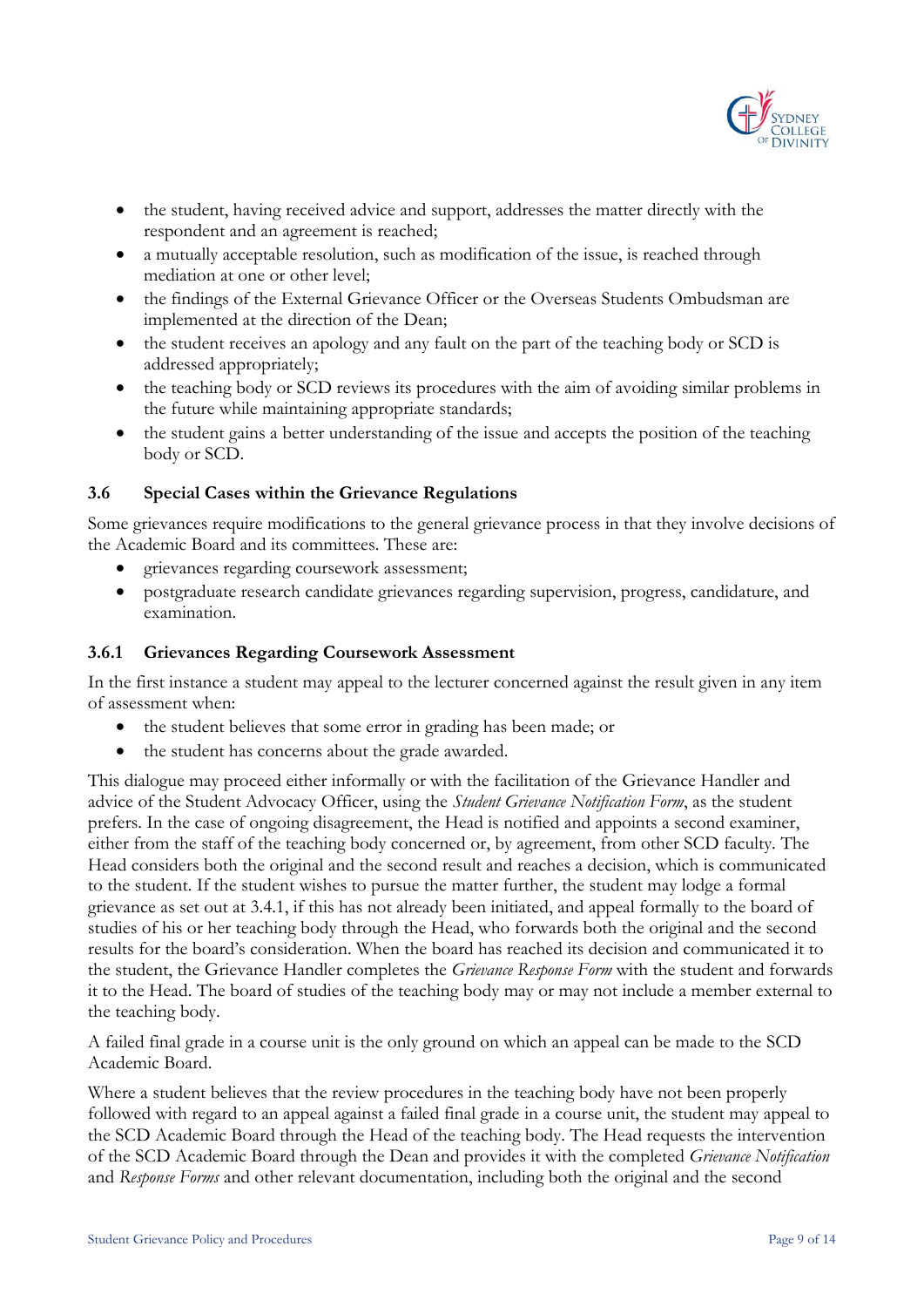

results. Documentation must include the student's alleged evidence that proper review procedures have not been complied with by the teaching body.

The appeal must be submitted in writing to the Academic Board Chair within ten working days of receipt of the determinative outcome of the appeal to the teaching body.

The student remains enrolled whilst the grievance process is ongoing.

The decision of the Academic Board is final.

If the student does not accept the decision of Academic Board and wishes to pursue the matter further, the Dean will proceed as per the final paragraph in section 3.4.2.

#### **3.6.2 Grievances Regarding Postgraduate Research Student Supervision, Progress, Candidature, and Examination**

These grievances refer to:

- unsatisfactory supervision;
- disputes relating to satisfactory student progress;
- issues relating to candidature, including final extension; and
- the outcome of thesis examination.

#### **3.6.2.1 Disputes Involving Supervision, Progress, or Final Extension**

The student must make reasonable attempts to resolve the grievance through discussion with the supervisor(s) and the Director of Research, before entering into formal grievance procedures.

If the matter is resolved either informally or following the initial steps of the grievance process set out at 3.4.2, any changes to existing records must be considered and ratified by the Research Committee and, where relevant, reported by the Research Committee to Academic Board.

If there is no resolution and the student wishes to pursue the matter further, the student may lodge a formal grievance as set out at 3.4.2, if this has not already been initiated, and request the Dean to move to establish a Grievance Committee. In this case the Grievance Committee will be summoned to meet and make a recommendation within ten working days. It has three members: the Chair of Academic Board (Chair), a member of the Research Committee, and the Dean. The recommendation is notified to the student, the Research Committee, and Academic Board, which may either accept the Grievance Committee's report or decide differently. The Dean notifies the student of the outcome. Whether the student accepts the decision of Academic Board or not, the SCD Grievance Handler completes the *Grievance Response Form* with the student and further actions are undertaken as set out at 3.4.2 above to address either situation.

The student remains enrolled whilst the grievance process is ongoing.

#### **3.6.2.2 Disputes Involving the Outcome of Thesis Examination**

The examination process for all four SCD research degrees is set out in the *Research Degrees Regulations* under item A.15 and repeated for the individual degrees at B.4.6, C.4.6, D.4.6, and E.4.6, respectively. In each case, if the Research Committee infers uncertainty from the examiners' reports overall, there is provision for the appointment of an additional examiner or an oral or written examination to guide the Research Committee's final recommendation and Academic Board's decision regarding the final outcome.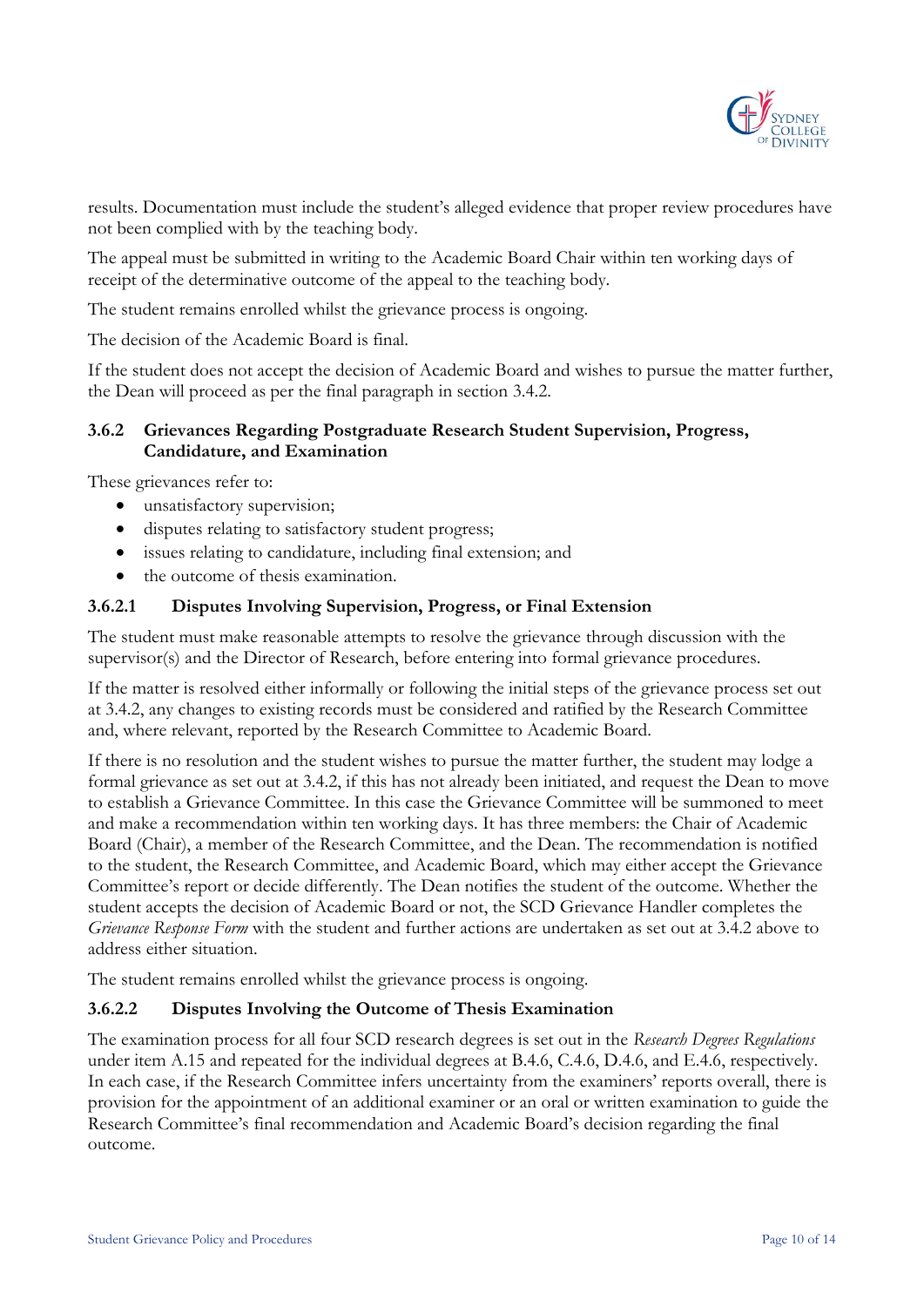

If the student does not accept the determination of Academic Board and wishes to pursue it further, the student may lodge a grievance with the Dean using the SCD *Student Grievance Notification Form*. Assuming the role of Grievance Handler in this situation, the Dean refers the student to the Student Advocacy Officer for support and arranges for the matter to be referred to the External Grievance Officer or the Overseas Student Ombudsman and brought to a conclusion as set out at 3.4.2.

| Author(s), Latest (Role) and<br><b>Previous</b> | Diane Speed (Dean)                                                          |
|-------------------------------------------------|-----------------------------------------------------------------------------|
| <b>Last Approval (Date)</b>                     | Academic Board (Nov 2016)                                                   |
| Date for Review                                 | Five years after the last date(s) above                                     |
| <b>Previous Approval(s)</b>                     | Academic Board (2 Jun 2014) and Council (11 Jun 2014)<br>Council (Feb 2009) |
| <b>Minor Amendments from 1</b><br>January 2017  | Academic Board Standing Committee (12 January 2019, 2)<br>June 2019)        |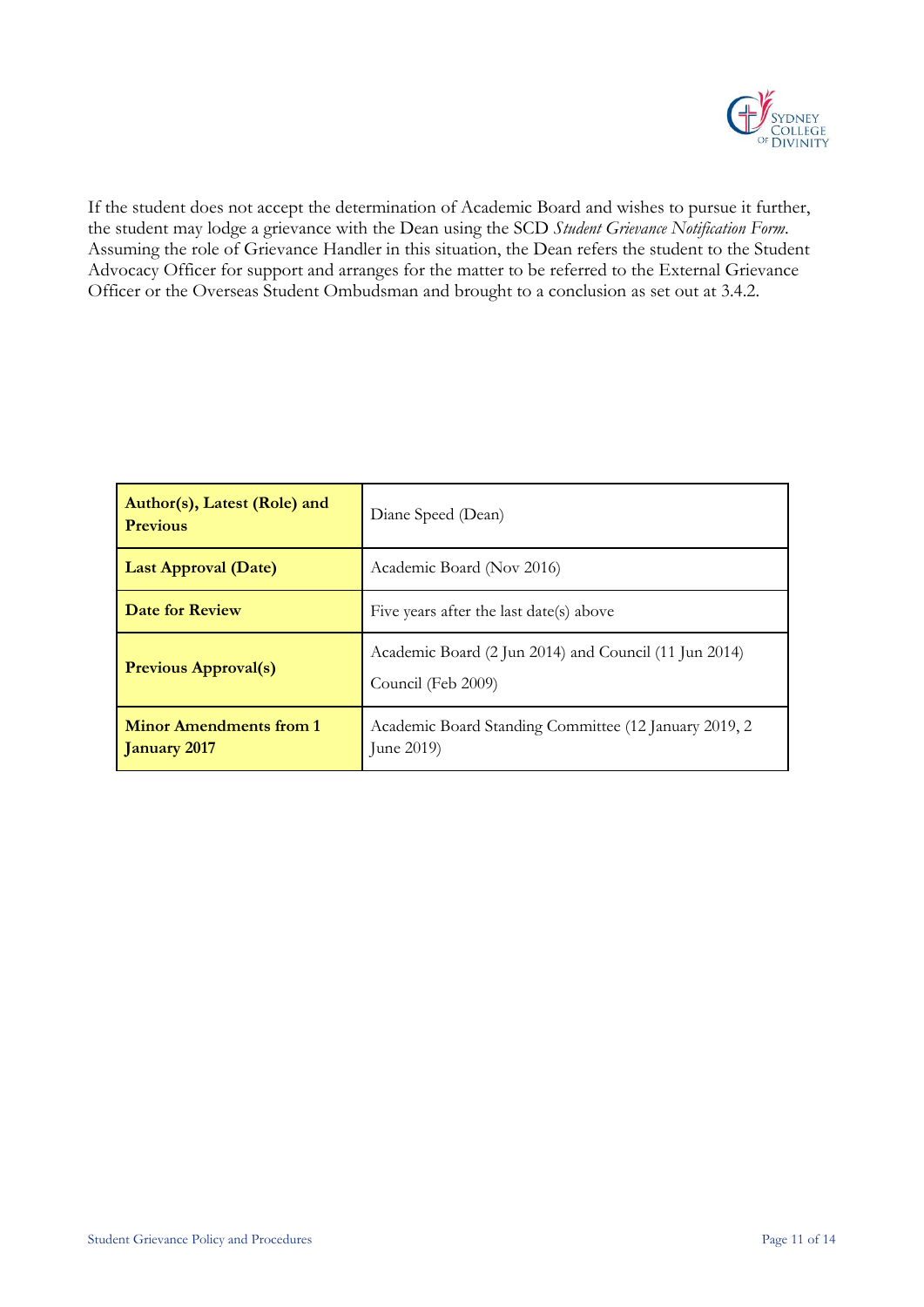

## **GUIDELINES FOR STUDENTS LODGING A GRIEVANCE**

If any student currently or previously enrolled in a Sydney College of Divinity (SCD) course feels that he or she has been subjected to discrimination, harassment, vilification, victimization, or other unfairness, the student may lodge a formal, written complaint about this in accordance with the SCD's *Student Grievance Policy and Procedures*, available through the SCD website at scd.edu.au and also through the websites of all SCD teaching bodies within SCD.

A formal complaint is known as a 'grievance'. The person making the complaint is the 'complainant' and the person(s) against whom the grievance is made is/are the 'respondent(s)'.

A formal complaint may be about an academic or a non-academic matter related to a student's personal experience. It is quite distinct from the regular student feedback on course units and teaching.

Some grievances may be lodged at a teaching body where the SCD coursework awards are delivered, while other grievances may be lodged with SCD itself as the responsible Higher Education Provider. Grievances lodged by research degree students are covered by the arrangements pertaining to the SCD level. It is possible for a grievance to be lodged initially with a teaching body and then be referred to SCD if it is not satisfactorily resolved within the teaching body.

SCD's *Student Grievance Policy and Procedures* applies to all students currently or previously enrolled in SCD courses regardless of the location of the campus at which the grievance has arisen, the student's place of residence, or the mode of study.

Ultimate responsibility for oversight of the proper implementation of the *Student Grievance Policy and Procedures* is vested in the SCD Council, which delegates oversight of the grievance process to the Dean. The process is carried out by designated persons (i) in each of the teaching bodies and/or (ii) in the Office of the Dean (for the SCD level). At both levels a person appointed as the Grievance Handler acts as the basic go-to person and facilitator of the process, and another person appointed as the Student Advocacy Officer is provided solely to assist the student in working through the process for a just outcome. The student has the right to an alternative Grievance Handler and/or Student Advocacy Officer if the person appointed is not acceptable for any reason. The student may, in addition, choose to be accompanied by a friend or family member throughout.

If a grievance is not resolved at the teaching body or SCD level, the matter is referred by SCD to an External Grievance Officer, for domestic students, and overseas students are referred directly to the Overseas Students Ombudsman.

The student is not asked to pay anything to anyone throughout the grievance process.

A student wishing to lodge a grievance, or simply to enquire about the process, should normally approach the person designated as the Grievance Handler in the place concerned, but may approach the Principal, Dean of Studies (Korean Program), or SCD Dean, as relevant, or any other member of staff to seek initial help.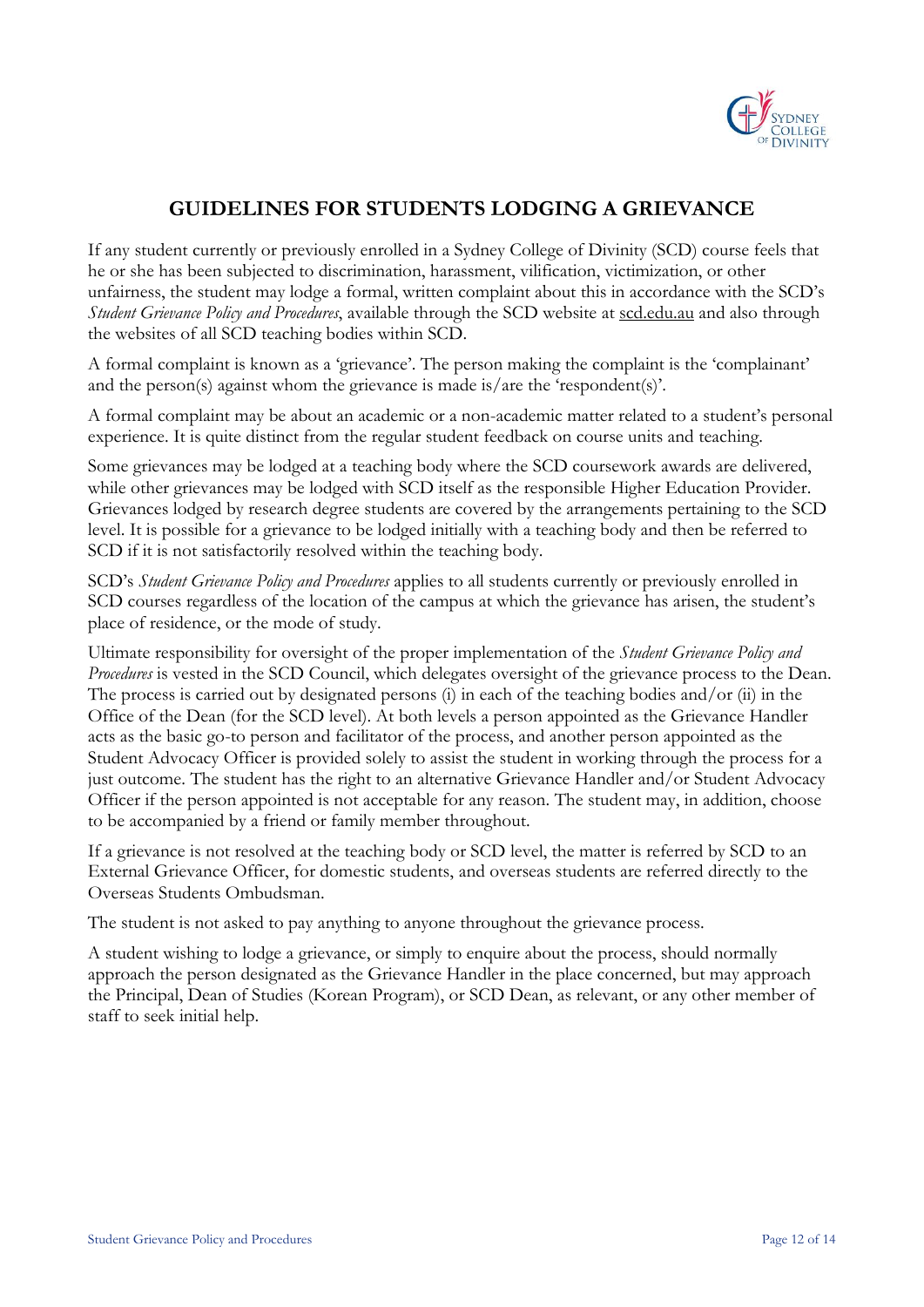

## STUDENT GRIEVANCE NOTIFICATION FORM

CONFIDENTIAL: TO THE GRIEVANCE HANDLER

#### **NAME OF STUDENT LODGING THE GRIEVANCE:**

#### **CONTACT PHONE AND EMAIL:**

Please describe the problem/issue in your own words, with as much detail as possible (e.g: names, dates, times, and actual incidents).

What would you like to see happen as a result of lodging this grievance?

DATE: